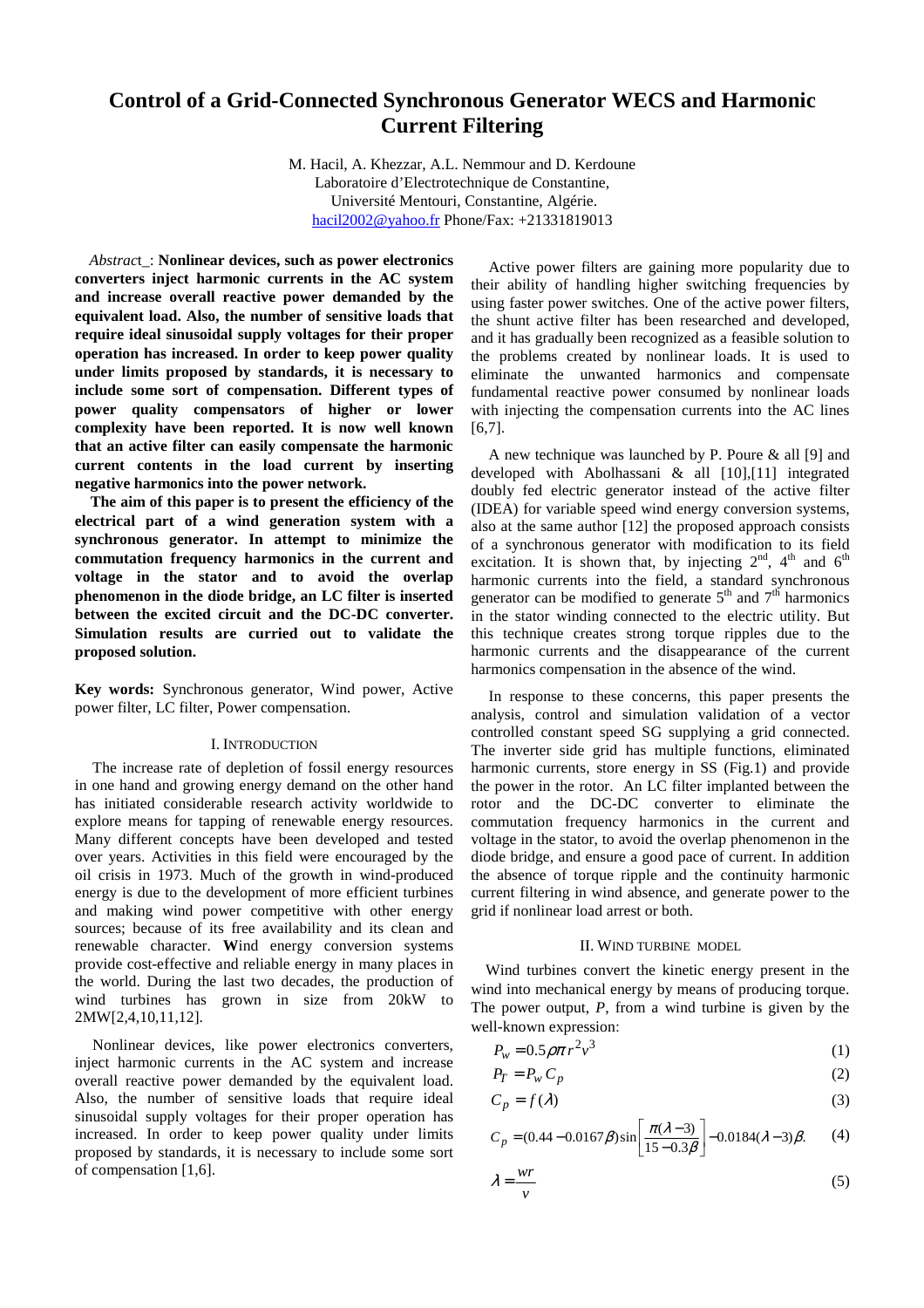

Where  $P_w$  and  $P_T$  are wind power and mechanical power respectively,  $ρ$  is the density of air  $(1,225 kg.m3)$ ,  $C<sub>P</sub>$  is the power coefficient, and  $\nu$  is the wind speed.  $\lambda$  the tip-speed ratio (rotor blade tip speed divided by the wind speed); and  $\beta$  is the blade pitch angle. The power extracted from the wind is maximized if the rotor speed is such that *Cp* is maximum, which occurs for a determined tip speed ratio.

The mechanical torque produced by the blades is given by

$$
T_m = \frac{1}{2}\pi \rho C_p(\beta, \lambda) r^3 v^2
$$
\n(6)



Fig.2  $C_p$  characteristics of wind turbine

## III. MACHINE MODEL DESCRIPTION

The structure of the synchronous machine model used in this study in a synchronously rotating *d*–*q* reference frame is given by the state space representation:

$$
\begin{bmatrix} \dot{\mathbf{I}} \end{bmatrix} = [\mathbf{L}]^{-1} [\mathbf{V}] - [\mathbf{L}]^{-1} [\mathbf{R}][\mathbf{I}] \tag{7}
$$

Where: Γ

$$
\begin{bmatrix}\ni_d \\
i_q \\
i_{pk} \\
i_{Qk}\n\end{bmatrix}
$$
\n(8)  
\n
$$
\begin{bmatrix}\nV_1 \\
V_2 \\
V_q \\
0 \\
0\n\end{bmatrix}
$$
\n(9)  
\n
$$
\begin{bmatrix}\nV_d \\
V_q \\
0 \\
0\n\end{bmatrix}
$$
\n(9)  
\n
$$
\begin{bmatrix}\n-(I_{ts} + I_{md}) & 0 & I_{md} & I_{md} & 0 \\
0 & -(I_{ts} + I_{mq}) & 0 & 0 & I_{mq} \\
-I_{md} & 0 & (I_{tfd} + I_{md}) & I_{md} & 0 \\
-I_{md} & 0 & I_{md} & (I_{Kd} + I_{md}) & 0 \\
0 & -I_{mq} & 0 & 0 & (I_{Kd} + I_{md})\n\end{bmatrix}
$$
\n(10)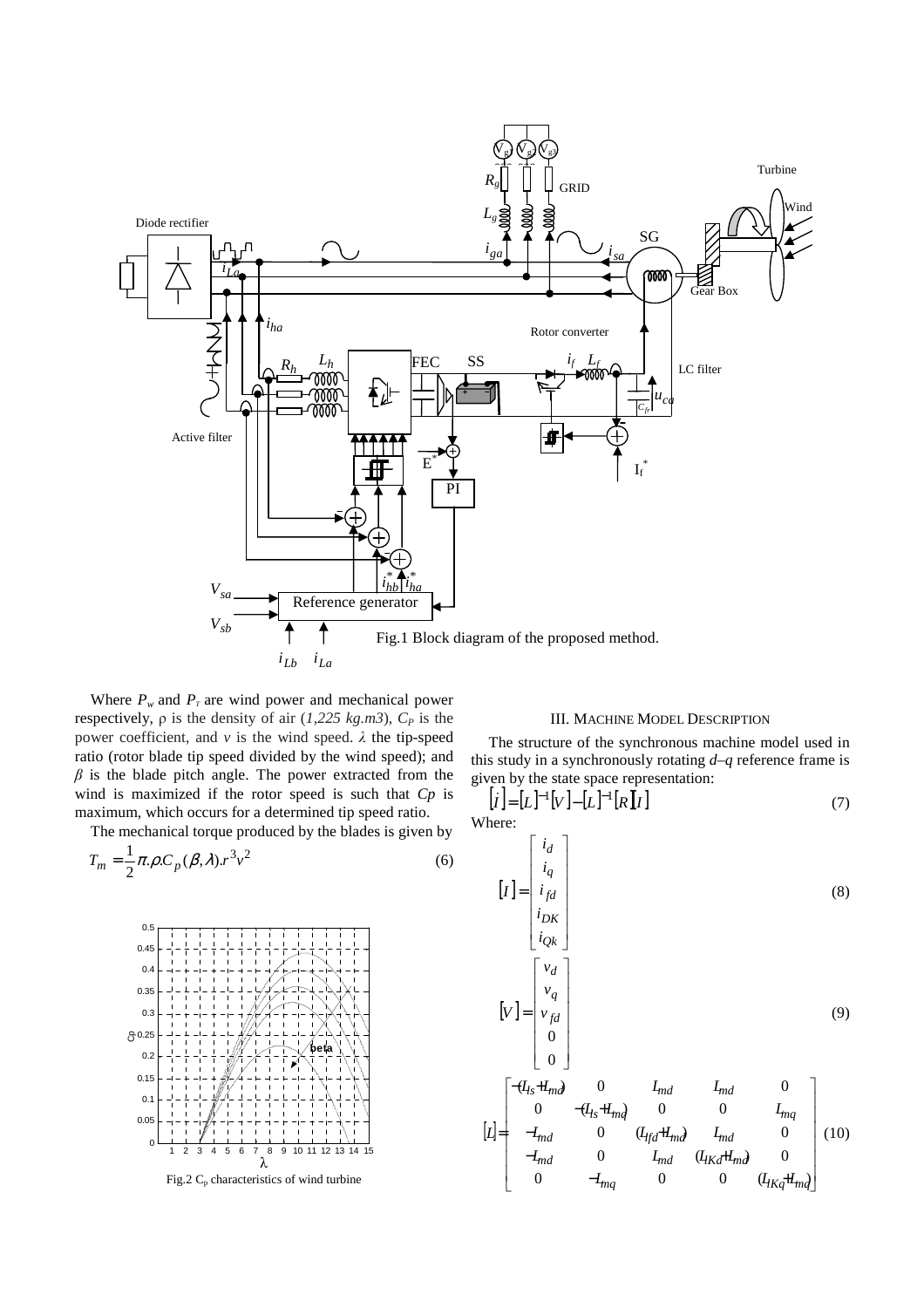$$
[R] = \begin{bmatrix} -Rs & w(L_{ls} + L_{mq}) & 0 & 0 & -wL_{mq} \\ -w(L_{ls} + L_{md}) & -R_s & wL_{md} & wL_{md} & 0 \\ 0 & 0 & R_{fd} & 0 & 0 \\ 0 & 0 & 0 & R_{Kd} & 0 \\ 0 & 0 & 0 & 0 & R_{Kq} \end{bmatrix} (11)
$$

Parameters and variables in the above equations have the following meanings:

*w*: rotor speed;

*vd*: armature *d* axis terminal voltage; *vq*: armature *q* axis terminal voltage; *id*: armature *d* axis terminal current; *iq*: armature *q* axis terminal current;  $v_{td}$ : field winding terminal voltage;  $i_{fd}$ : field winding terminal current;  $i_{kd}$ : *d* axis damper winding current;  $i_{ka}$ : *q* axis damper winding current; Φ*d*: total armature flux in *d* axis; Φ*q*: total armature flux in *q* axis; *Rs* : armature phase resistance; *Lls*: armature phase leakage inductance;  $L_{\text{md}}$ : *d* axis coupling inductance; *R*<sup>*fd*</sup>: field winding resistance; *L*<sub>*lfd</sub>*: field winding leakage inductance;</sub> *R<sub>kd</sub>*: *d* axis damper wining resistance; *Llkd*: *d* axis damper winding leakage inductance; *Lmq*: *q* axis coupling inductance;  $R_{kq}$ : *q* axis damper winding resistance;  $L_{lka}$ : *q* axis damper winding leakage inductance.

where the inductance and mutual inductance are:

$$
L_d = L_{ls} + L_{md}, L_q = L_{ls} + L_{mq},
$$
  
\n
$$
L_f = L_{lfd} + L_{md}, L_D = L_{lKd} + L_{md}, L_Q = L_{lKq} + L_{mq},
$$
  
\n
$$
M_{fD} = L_{md}, M_{dD} = L_{md}, M_{qQ} = L_{mq}
$$

If the machine has not damper windings, the flux linkages and the electromechanical torque are given by:

$$
C_{em} = \frac{3}{2} P[(L_d - L_q)i_d i_q + \phi_f i_q]
$$
 (12)

$$
\phi_f = L_f i_f + M_{fd} i_d \tag{13}
$$

$$
\phi_d = L_d i_d + M_{fd} i_f \tag{14}
$$

$$
\phi_q = L_q i_q \tag{15}
$$

If the flux vector is aligned with the d-axis in the synchronously rotating reference frame, then  $\Phi_a = 0$ ,  $v_d = 0$ and the field rotor currents attracted the reference rotor current per following equation:

$$
i_f^* = \frac{1}{M_{fd}}(\frac{V_q}{w_s} - L_d i_d^*)
$$
 (16)

## IV. THE SECOND ORDER LC FILTER MODEL

 The conversion system including the LC filter is shown in Fig. 3, where  $i_r$  and  $i_f$  are the input and output filter currents respectively, *u<sup>c</sup>* is the capacitor filter voltage. The general state space model of the second order LC filter is given by [6]:

$$
\dot{x} = Ax + Bu + Dv \tag{17}
$$
\nwhere:

$$
x = \begin{bmatrix} i_f & i_r & u_c \end{bmatrix}, v = \begin{bmatrix} u_c & 0 & 0 \end{bmatrix}; A = \begin{bmatrix} -\frac{R_f}{L_f} & 0 & -\frac{1}{L_f} \\ 0 & -\frac{R_r}{L_r} & -\frac{1}{L_r} \\ -\frac{1}{C_f} & \frac{1}{C_f} & 0 \end{bmatrix}; B = \begin{bmatrix} 0 & \frac{1}{L_r} & 0 \end{bmatrix}, D = \begin{bmatrix} \frac{1}{L_f} & 0 & 0 \end{bmatrix}
$$

Fig.3. illustrates the equivalent circuit of the cascaded structure rotor inverter-LC filter-rotor SG circuit. The current ir across the filtering inductor can be expressed in terms of the rotor inverter voltage U and the rotor voltage V as:

$$
i_r = F(p)U + G(p)V \tag{18}
$$

where:

$$
F(p) = \frac{1}{a_1 p^3 + a_2 p^2 + a_3 p + a_4} \tag{19}
$$

$$
G(p) = \frac{1 + C_f p(L_r p + R_r)}{(L_f p + R_f)(1 + C_f p(L_r p + R_r)) + (L_r p + R_r)}
$$
(20)

The denominator coefficients in (19) are given by:  $a_1 = L_r L_f C_f$ ,  $a_2 = L_r R_f C_f + L_f R_r C_f$ ,  $a_3 = L_r + L_f + R_r R_f C_f$ ,  $a_4 = R_r + R_f$ .

If the all resistances effects are neglected, relation (19) becomes:

$$
F(p) \approx \frac{1}{L_r L_f C_f p^3 + (L_r + L_f)p}
$$
\n(21)

Finally, the resonance frequency of the LC filter is computed as:

$$
\omega_a = \frac{1}{\sqrt{\frac{L_r L_f}{L_r + L_f} C_f}}
$$
\n
$$
U \underbrace{\begin{array}{c}\n\mathbf{i}_f & \mathbf{R}_r & \mathbf{L}_r & \mathbf{R}_f & \mathbf{L}_f \\
\hline\n\mathbf{W} & \mathbf{W} & \mathbf{W} \\
\hline\n\mathbf{W} & \mathbf{W} & \mathbf{W} \\
\hline\n\mathbf{W} & \mathbf{W} & \mathbf{W} \\
\hline\n\mathbf{W} & \mathbf{W} & \mathbf{W} \\
\hline\n\mathbf{W} & \mathbf{W} & \mathbf{W} \\
\hline\n\mathbf{W} & \mathbf{W} & \mathbf{W} \\
\hline\n\mathbf{W} & \mathbf{W} & \mathbf{W} \\
\hline\n\mathbf{W} & \mathbf{W} & \mathbf{W} \\
\hline\n\mathbf{W} & \mathbf{W} & \mathbf{W} \\
\hline\n\mathbf{W} & \mathbf{W} & \mathbf{W} \\
\hline\n\mathbf{W} & \mathbf{W} & \mathbf{W} \\
\hline\n\mathbf{W} & \mathbf{W} & \mathbf{W} \\
\hline\n\mathbf{W} & \mathbf{W} & \mathbf{W} \\
\hline\n\mathbf{W} & \mathbf{W} & \mathbf{W} \\
\hline\n\mathbf{W} & \mathbf{W} & \mathbf{W} \\
\hline\n\mathbf{W} & \mathbf{W} & \mathbf{W} \\
\hline\n\mathbf{W} & \mathbf{W} & \mathbf{W} \\
\hline\n\mathbf{W} & \mathbf{W} & \mathbf{W} \\
\hline\n\mathbf{W} & \mathbf{W} & \mathbf{W} \\
\hline\n\mathbf{W} & \mathbf{W} & \mathbf{W} \\
\hline\n\mathbf{W} & \mathbf{W} & \mathbf{W} \\
\hline\n\mathbf{W} & \mathbf{W} & \mathbf{W} \\
\hline\n\mathbf{W} & \mathbf{W} & \mathbf{W} \\
\hline\n\mathbf{W} & \mathbf{W} & \mathbf{W} \\
\hline\n\mathbf{W} & \mathbf{W} & \mathbf{W} \\
\hline\n\mathbf{W} & \mathbf{W} & \mathbf{W} \\
\hline\n\mathbf{W} & \mathbf{W} & \mathbf{
$$

Fig.3. Equivalent circuit of rotor-LC filter system

#### V. DESCRIPTION OF THE PROPOSED METHOD

The design procedure for the load conditioner DC link voltage loop is very similar to that of a PWM rectifier. The difference is that the output of the load conditioner DC link voltage compensator is much smaller compared to that of a PWM rectifier under a heavy load. Since there is no load across the DC link capacitor, there is no active power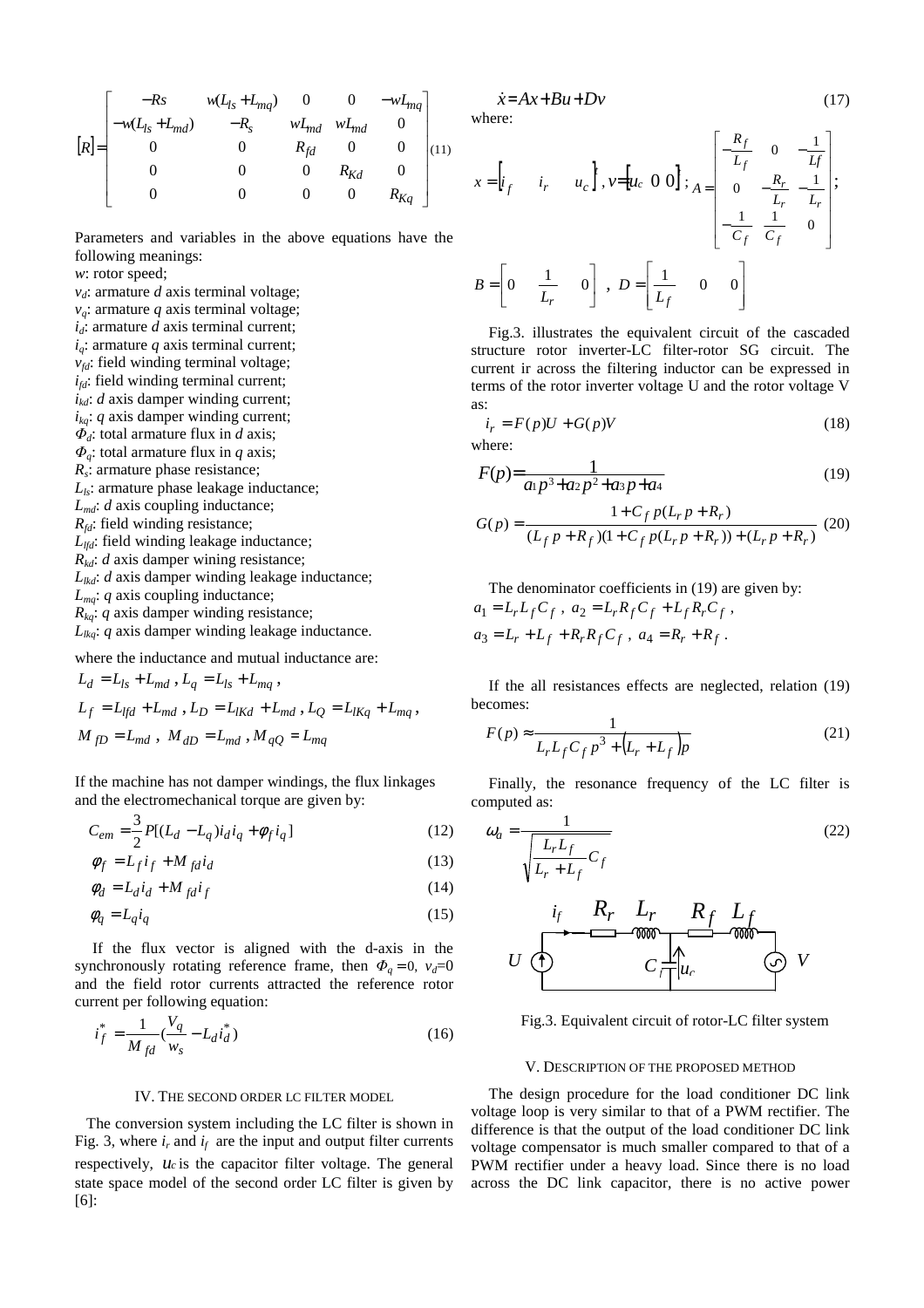delivered. The output of the voltage compensator keeps a small value to compensate the power losses.

*a- Harmonic Current Extraction:* 

To perform the active filtering function, the load conditioner injects load harmonic currents. The power level of the load conditioner and the amplitudes of each individual harmonic current determine the lowest harmonic current that the load conditioner can handle.

Harmonic currents are obtained by subtracting the DC component from the total currents. The advantage of using this kind of high-pass filter structure is that there is no phase shift in the extracted harmonic components. A moving average operand is a good choice to implement the low pass filter due to its simplicity and accuracy.

The transformation  $\alpha-\beta$  of a three-phase system without neutral connected is defined by the relations:

$$
\begin{bmatrix} x_{\alpha} \\ x_{\beta} \end{bmatrix} = \sqrt{\frac{2}{3}} \cdot \begin{bmatrix} 1 & -1/2 & -1/2 \\ 0 & \sqrt{3}/2 & -\sqrt{3}/2 \end{bmatrix} \cdot \begin{bmatrix} x_a \\ x_b \\ x_c \end{bmatrix}
$$
 (23)

The instantaneous power for the three-phase system is as follows:

$$
\begin{bmatrix} p \\ q \end{bmatrix} = \begin{bmatrix} v_{\alpha} & v_{\beta} \\ -v_{\beta} & v_{\alpha} \end{bmatrix} \cdot \begin{bmatrix} i_{\alpha} \\ i_{\beta} \end{bmatrix}
$$
 (24)

By observing the formulations of *P* and *Q*, it is possible to put them in the following form:

$$
p = \overline{p} + \tilde{p}
$$
  
 
$$
q = \overline{q} + \tilde{q}
$$
 (25)

If we put

$$
\Delta = v_{\alpha}^2 + v_{\beta}^2
$$
 (26)  
We have:

$$
\begin{bmatrix} \tilde{i}_{\alpha} \\ \tilde{i}_{\beta} \end{bmatrix} = \frac{1}{\Delta} \begin{bmatrix} v_{\alpha} & -v_{\beta} \\ v_{\beta} & v_{\alpha} \end{bmatrix} \cdot \begin{bmatrix} \tilde{p} \\ \tilde{q} \end{bmatrix}
$$
 (27)

Finally the current reference given by the:

$$
\begin{bmatrix} i_{ha}^* \\ i_{hb}^* \\ i_{hc}^* \end{bmatrix} = \sqrt{\frac{2}{3}} \cdot \begin{bmatrix} 1 & 0 \\ -1/2 & \sqrt{3}/2 \\ -1/2 & -\sqrt{3}/2 \end{bmatrix} \cdot \begin{bmatrix} \tilde{i}_{\alpha} \\ \tilde{i}_{\beta} \end{bmatrix}
$$
(28)

The power converter system control block diagram is shown in Fig 1. The load conditioner is controlled with a current loop compensator superimposed by a voltage compensator to control its DC link voltage. The current reference generator is the key for the load conditioner to perform the active filtering. The most important control aspect of the load conditioner is the generation of the current references.

To obtain the references currents control of active filter, it is necessary to pass from the *abc* co-ordinates to the *dq* as follows:

$$
\begin{bmatrix} i_{hd}^* \\ i_{hq}^* \end{bmatrix} = \sqrt{\frac{2}{3}} \begin{bmatrix} \sin(\theta) & \sin(\theta - 2\pi/3) & \sin(\theta + 2\pi/3) \\ \cos(\theta) & \cos(\theta - 2\pi/3) & \cos(\theta + 2\pi/3) \end{bmatrix} \begin{bmatrix} i_{ha}^* \\ i_{hb}^* \\ i_{hc}^* \end{bmatrix} (29)
$$

## *b- Front End Converter Control*

The three phase AC/DC inverter shown in Fig.1 is an attractive topology for use as a front end power processing unit at higher power levels. It converts three phase input voltage to regulate DC link voltage with very low distortion in voltage and current on the AC side and DC side, minimum voltage and current stresses in the components, bidirectional power flow capability. Also, it provides unity power factor and draws continuous input currents.

The PWM rectifier has an inner current controller in rotating co-ordinates and an outer voltage loop. The DC error voltage is passed through a compensator to generate  $I_{ref}$  current reference), as the q channel is responsible for the power transfer. The d-q co-ordinates axis are aligned with respect to the input line voltages such that  $V_d$  as result, the d channel current reference, *Idref* is set to zero in order to achieve unity power factor. The output of the current controller are the duty cycles  $d_d$  and  $d_q$ 

The quadrature and direct grid side current demand can be derived from the active and reactive power references *P\*,Q\**

$$
\begin{cases}\ni_{d-reactive}^{*} = \frac{P_g^{*}}{v_{ds}} \\
i_{q-cative}^{*} = \frac{Q_g^{*}}{v_{ds}}\n\end{cases}
$$
\n(30)

and harmonic currents needed for compensation of nonlinear load current.  $i_{hd}^*$  and  $i_{hq}^*$  can be derived as follows:

$$
i_{hd}^* = i_{d-reactive}^* + i_{hd}^* \tag{31}
$$

$$
i_{hq}^* = i_{q-active}^* + i_{hq}^* \tag{32}
$$

The controller voltage and current sources in the average model are represented in rotating co-ordinates as:

$$
\frac{di_{dh}}{dt} = \frac{1}{3L_g} \Big( V_{gd} + 3\omega L_g i_{qh} - d_d V_o \Big)
$$
  
\n
$$
\frac{di_{qh}}{dt} = \frac{1}{3L_g} \Big( V_{gq} - 3\omega L_g i_{dh} - d_{qh} V_o \Big)
$$
  
\n
$$
\frac{dV_c}{dt} = \frac{1}{C} \Big( \frac{3}{2} \Big( d_{dh} i_{dh} + d_{qh} i_{qh} \Big) - i_o \Big)
$$
  
\n
$$
V_o = V_c + R_c \Big( \frac{3}{2} \Big( d_{dh} i_{dh} + d_{qh} i_{qh} \Big) - i_o \Big)
$$
  
\nSo, the current  $i_o$  is given by:  
\n
$$
i_o = S * i_f
$$
\n(33)

## VI. SIMULATION RESULT:

In a first time the non linear load is not connected, the grid inverter gives an active power needed by the rotor of SG, sinusoidal current, at time t=2sec the diode bridge is connected, the grid inverter gives power to the rotor field and compensate harmonic currents Fig.4., at time t=2.5sec a step in the power where the generation of wind power stops, the grid inverter give a good hardness, with stability of DC bus and the *THDi* of nonlinear load reduced from 30.9% at 2.3%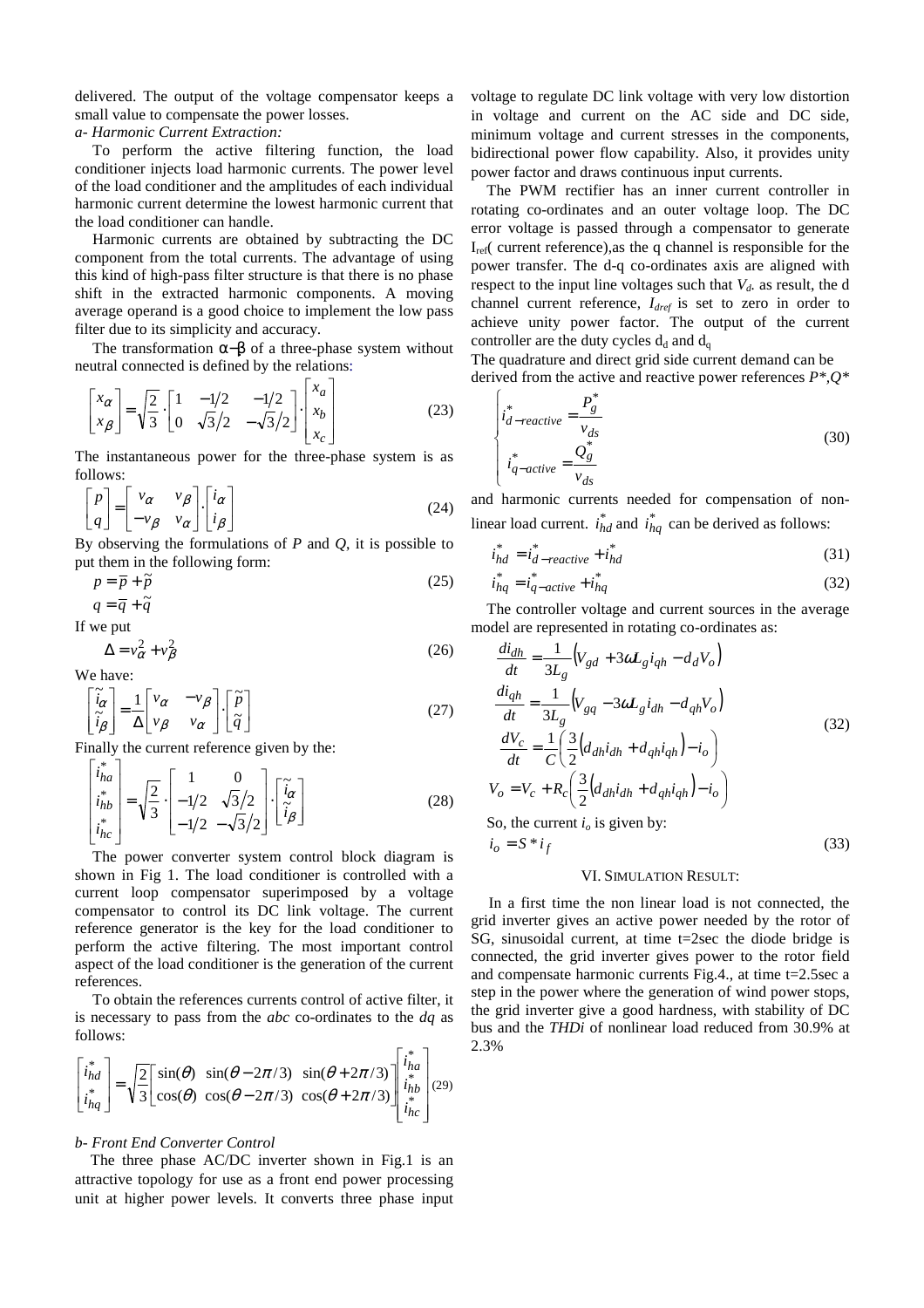

in dq co-ordinates without *LC* filter



Fig.8. *if* rotor current, *isa* stator currents, *idq* stator currents in dq co-ordinates with *LC* filter

With LC filter the ripple torque, power and reactive power and commutation frequency in the rotor and stator current are eliminated. Fig.6, 7, 8 and 9 illustrate the LC filter effect on the power utility supply current.

Fig10. (a,b.c.d) illustrate the LC filter effect on the power utility supply current. The SG stator currents *THD<sup>i</sup>* is significantly reduced from 13.2% to 1.8%.

Fig.10.a shows the current of the stator to grid. The stator current before installing of LC filter is given in Fig.10.c. After installing of the LC filter the distortion of the current of the stator is improved as shown in Fig.10.b.

Fig10 (b and d) shows the harmonic spectrum variation after adding of the LC filter